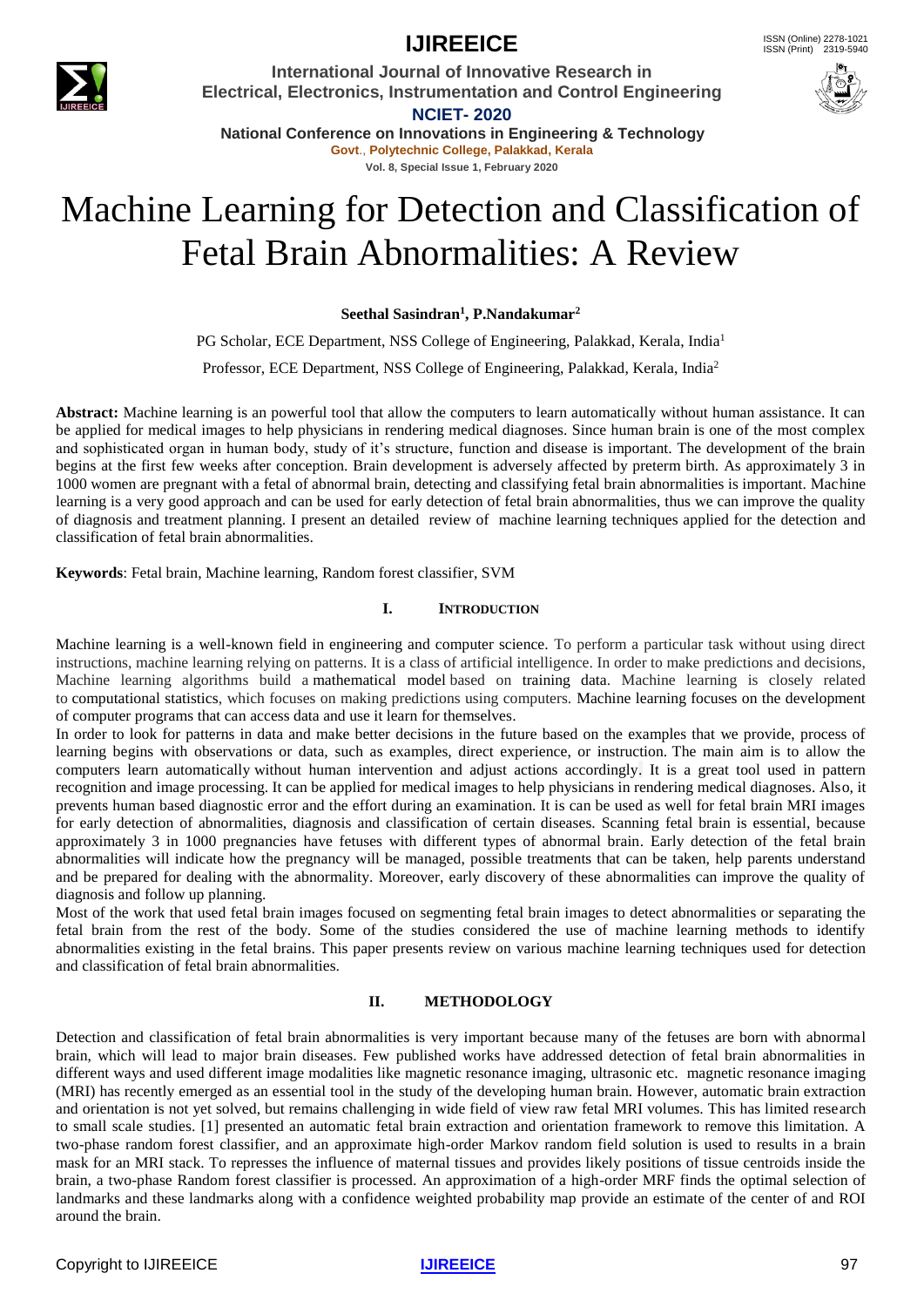# **IJIREEICE** ISSN (Online)  $2278-1021$



# **International Journal of Innovative Research in Electrical, Electronics, Instrumentation and Control Engineering NCIET- 2020**

**National Conference on Innovations in Engineering & Technology**

**Govt**., **Polytechnic College, Palakkad, Kerala Vol. 8, Special Issue 1, February 2020**

Ultrasound imaging is a one of the modality to study fetal growth. Ultrasound (US) imaging is low cost, radiation free and realtime. Identification of fetal brain structures is an essential part of basic prenatal screening for abnormalities [2]. It is necessary to estimate fetal head circumference, which is used in dating pregnancies beyond 14 weeks. Hence to locate four local fetal brain structures in 3D ultrasound images, a technique is proposed in [3]. The technique is based on a discriminative model (Random Forests), a general machine learning framework gaining popularity in biomedical image, because of its power to embbed simple constraints on image interpretation. A classifier is constructed to classify voxels to five classes; background, Choroid Plexus (CP), Posterior Ventricle Cavity (PVC), Cavum Septum Pellucidum (CSP) and Cerebellum (CER).

Autism spectrum disorder (ASD) is a disabilitiy that cause life-long cognitive impairment and social, communication and behavioral challenges. For improving the life quality of autistic patients, early diagnosis and medical intervention are important. Yan jin et al. [4] demonstrated the feasibility of using machine learning techniques for identifying high-risk ASD infants at an early stage. Observation like ASD-induced abnormalities in white matter tracts and whole brain connectivity have already started to appear within 24 months after birth is used for the identification of high risk ASD infants. In particular, by using the connectivity features gathered from WM connectivity networks, which are generated via multiple diffusion statistics such as mean diffusivity, fractional anisotropy and average fiber length and multiscale regions of interest, they suggested a novel multikernel support vector machine classification framework.

Advanced statistical, computational and pattern recognition technologies that evaluate multiple variables/measurements simultaneously are Multivariate analysis (MVA) techniques (i.e. multivariate analysis of variance, multivariate regression, , machine learning etc.). To provide a theoretical improvement over traditional univariate techniques which examine each acquired measurement individually, MVA technologies is used. MVA techniques [5] can be employed to discover what physiological/anatomical measurements and what brain regions best help characterize different types of neurodevelopmental disorders. Furthermore, extremely important challenges in clinical pediatric neuroimaging, an area in which MVA technologies are capable of assisting are reliably predicting disease onset, detecting and diagnosing disease and monitoring treatment response. To identify clinical factors and imaging parameters that are associated with important issues such as patient outcomes, disease progression and more, MVA techniques can also be used. For predicting gestational age (GA) and neurodevelopmental maturation of a fetus, Ana I.L. Namburete et al. [6] proposed an automated framework based on 3D ultrasound brain images. This method used age related sonographic image patterns in concurrence with clinical measurements to develop a predictive age model for the first time, which improves on the GA-prediction potential of US images.

An emerging effective and non-invasive tool in pregnancy follow-up and prenatal diagnosis is fetal MRI. However, there is a significant variability in the orientation position of the fetus in the MR images. This makes these images more difficult to interpret and analyze compared to standard adult MR imaging, which standardized anatomical imaging aligned planes. To address this issue [7] proposed automatic localization of the fetal anatomy, in particular, the brain which is a structure of interest for many fetal MRI studies. In this method, first extract superpixels and then compute histogram of features for each superpixel based on dense scale invariant feature transform (DSIFT) descriptors using bag of words. Then construct a graph of superpixels and train a random forest classifier to distinguish between brain and non-brain superpixels.

Magnetic resonance image analysis has revealed a complex fusion of structural alterations across all tissue compartments and are associated with wide-ranging neurodevelopment disorders and persistent into adolescence and adulthood. G.Ball et al.[8] applied machine-learning methods to compare whole-brain functional connectivity in preterm infants at term-equivalent age and healthy term-born neonates in order to test the hypothesis that preterm birth results in some changes in the functional connectivity by term-equivalent age. Functional connectivity networks were estimated in 105 preterm infants and 26 term controls using group independent component analysis and a graphical lasso model. To identify discriminative edges within each network, a random forest based feature selection method was used and to classify subjects based on functional connectivity alone, a nonlinear support vector machine was used.

Diagnosis of fetal presentation (head or buttock in the maternal pelvis) and confirmation of pregnancy viability are the first essential components of ultrasound assessment in obstetrics. The former is essential for labour management and the latter is useful in assessing the presence of an on-going pregnancy. [9] proposed an automated framework for detection of fetal presentation and heartbeat from a predefined free-hand ultrasound sweep of the maternal abdomen. They proposed a method that exploits the presence of key anatomical sonographic image patterns for the first time, and automated framework allowing sonographers to detect heartbeat from an ultrasound sweep and fetal breech presentation. For a frame by frame categorization of each 2D slice of the video, the framework includes a classification regime. Conditional random field model is used to regularize classification scores by taking into account the temporal relationship between the video frames. Subsequently, a kernelized linear dynamical model is used to identify whether a heartbeat can be detected in the sequence, if consecutive frames of the fetal heart are detected. Omneya Attallah et al. [10] proposed a pipeline process for fetal brain classification (FBC) which uses machine learning techniques. The main contribution of this process is the classification of fetal brain abnormalities in early stage, before the fetal is born. The proposed algorithm will detect and classify a variety of abnormalities from MRI images with a wide range of fetal gestational age using a simple and flexible method with low computational cost. The proposed method includes four phases; segmentation, enhancement, feature extraction and classification. For the classification, they used 4 classifiers such that support vector machine, K-nearest neighbor (KNN), Linear discriminate analysis (LDA) and Ensemble subspace discriminates. Many brain MRI-based processing methods and brain extraction are initial preprocessing steps and which is important basis for

accurate fetal MRI analysis. However, due to the large variation in fetal brains across different gestational weeks and complex